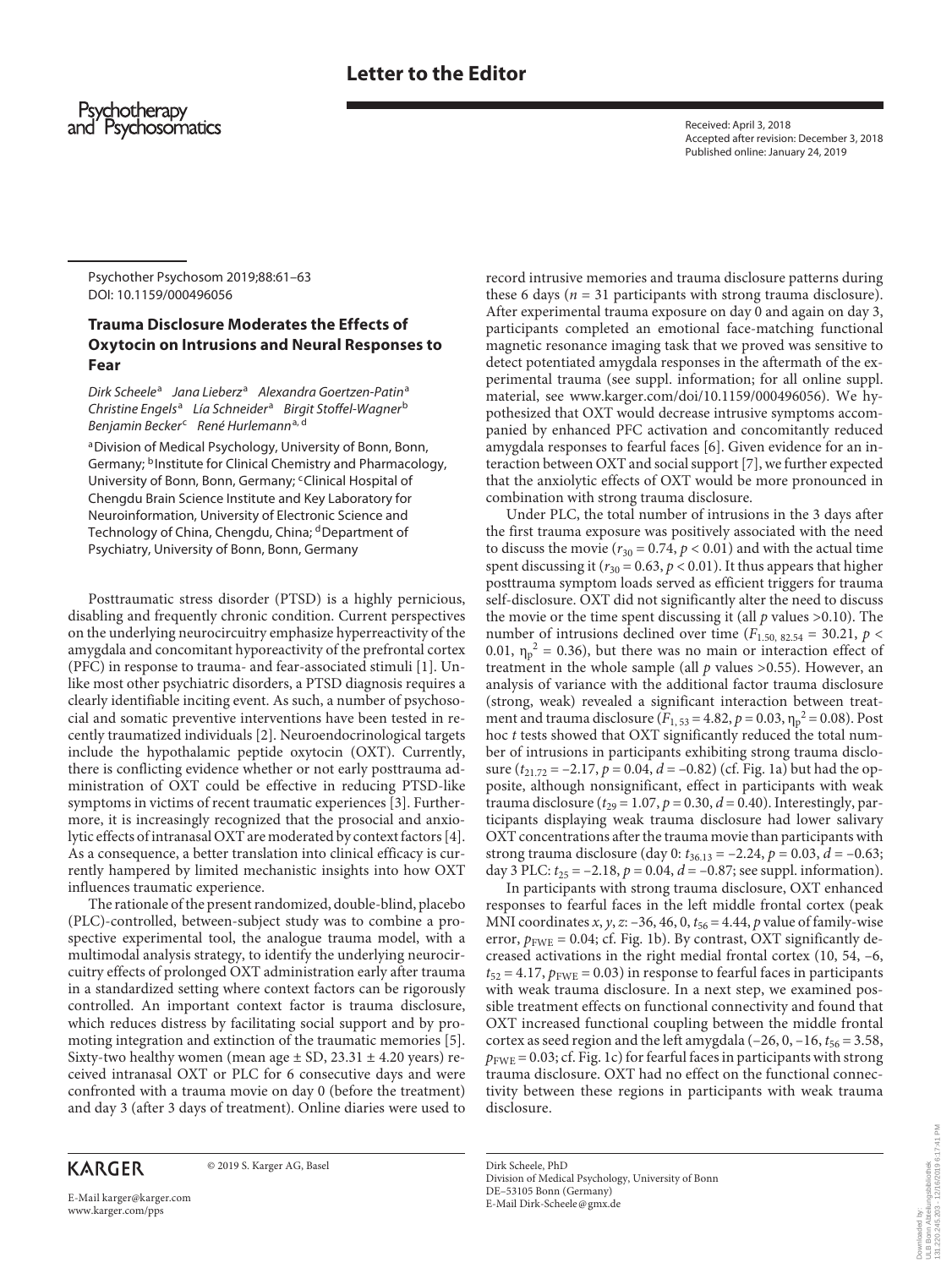

**Fig. 1.** Intranasal oxytocin (OXT) compared to placebo (PLC) significantly reduced the number of trauma-induced intrusions in participants with strong trauma disclosure (i.e., at least 2 discussions about the first trauma movie) after the first trauma exposure, but nonsignificantly increased the number of intrusions after the first trauma exposure in participants with weak trauma disclosure (**a**). Insets display the average sum of intrusions in the 3 days after trauma exposure. At the neural level, intranasal OXT over 3 days significantly increased responses to fearful faces compared to neu-

tral faces in the middle frontal cortex in participants with strong trauma disclosure (**b**). OXT also increased the functional connectivity between the left middle frontal cortex as seed region and the left amygdala in response to fearful faces compared to neutral faces (**c**). Error bars indicate the standard error of the mean. MFG, middle frontal gyrus; OXT, oxytocin; PLC, placebo; Post, fMRI assessment after treatment; Pre, fMRI assessment before treatment; # *p* < 0.10, \* *p* < 0.05, \*\* *p* < 0.01.

Our finding of differential OXT effects depending on trauma disclosure patterns supports current views that OXT enhances the salience of social signals [[8](#page-2-7)] and that context factors determine the outcome of OXT treatment protocols [[4](#page-2-5)]. Specifically, OXT mediates the stress-buffering effects of social support [\[7\]](#page-2-1), but it also exacerbates subjective feelings of psychosocial stress if social support is not available [\[9\]](#page-2-8). Thus, our finding of OXT-induced increases in PFC responses to fearful stimuli suggests that OXT treatment after trauma exposure may enhance the salience of positive social interactions and strengthen the extinction of intrusive memories via top-down control descending from the PFC to the amygdala.

Participants with strong trauma disclosure in the PLC group experienced more intrusive memories, despite higher endogenous OXT levels after the trauma movie. Thus, the higher symptom load in combination with elevated OXT levels may have caused the participants to discuss the traumatic event and seek social support [[1](#page-2-2)0]. However, elevated OXT levels alone are not sufficient to induce trauma disclosure because intranasal OXT did not increase a propensity for trauma disclosure. This notion has important translational implications in suggesting that more robust clinical effects of OXT treatments after trauma exposure may require strict control of the therapeutic context including trauma disclosure. Future studies are warranted to examine the combination of OXT with supportive interventions that enable trauma disclosure in a safe context.

#### *Acknowledgments*

The present work was supported by the Else-Kröner-Fresenius-Stiftung (2017\_A35). The authors wish to thank Paul Jung for programming assistance.

#### *Disclosure Statement*

The authors report no competing biomedical financial interests or personal affiliations in connection with the content of this manuscript.

### *Author Contributions*

D.S. and R.H. designed the experiments; D.S., J.L., A.P., C.E. and L.S. conducted the experiments; D.S, J.L., A.P., C.E., L.S. and R.H. analyzed the data; all authors contributed to writing the paper.